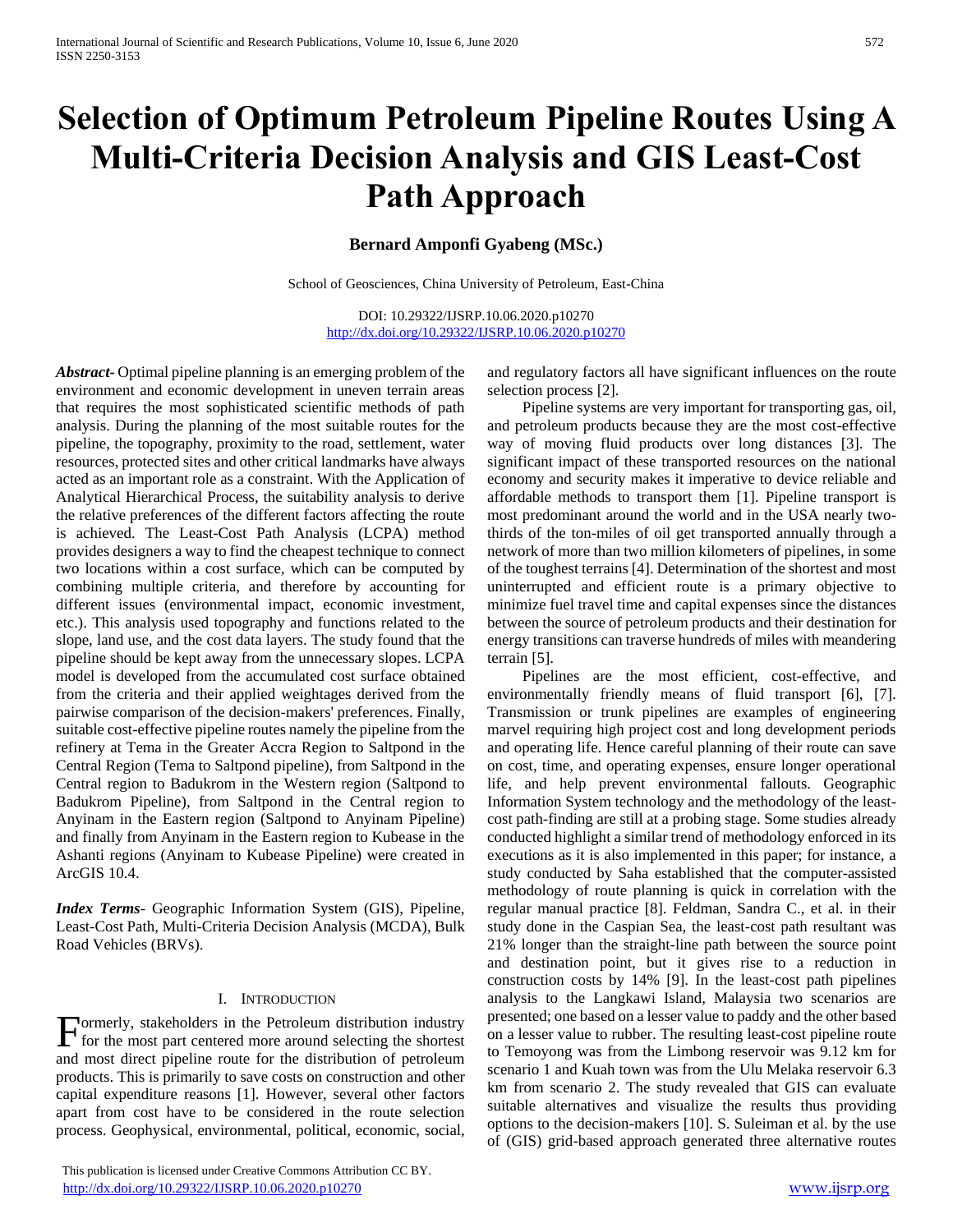with length 31.96km,27.93km, and 27.23km. The shortest path comes out to be 27.73km which is obtained based on the equal impact of land use/land cover, land slope, and soil class of the area [11]. Hence it can be concluded that geographic information system (GIS) optimal path analysis is proved to be well suited in optimal route location in a short period of time which is economical, it also provides the ability to the consultants to provide several alternatives and compare such alternatives.

 A Multicriteria Decision Analysis is based on using the best approach to analyze multiple ways of arriving at a solution, looking at the impact on cost, environmental, and social impact. The AHP method is accepted as a powerful tool for MCDA to solve complex decision problems [12]. Analytical Hierarchy Process (AHP) is a quantitative method for ranking decisionmaking alternatives by developing a numerical score to rank each decision alternative based on how well each alternative meets the decision maker's criteria [13]. The AHP is a decision-making approach developed by Saaty in 1980. The process aids in the solution of complex multiple criteria problems in several application domains. In AHP, one constructs hierarchies, then makes judgments or performs measurements on pairs of elements [14], [15], concerning a control element to obtain ratio scales which are then incorporated into the whole structure to select the best alternative [16].

According to [7] there are three basic steps for considering decision problems using AHP which includes;

- 1) Construction of a structural hierarchy.
- 2) Establishment of comparative judgments
- 3) Synthesis of priorities.

 In this modern development era the growth of cities will equally spike up the request for petroleum products. However, Ghana's Petroleum Products distribution operations lack behind in its transportation (pipeline routes) and available storage facilities which go further down to obstruct the safe transportation and consistent storage of oil and gas products, there are some pipelines inside the country but not problematic on account that they run from the refinery to Akosombo. Furthermore, the availability of these pipelines running through to Akosombo though is no longer enough now not only to prevent products shortage but also to stop these Bulk Road Vehicles (BRVs) from transporting from the Oil Refinery to other transport points since the operation of these BRVs greatly contribute to the frequent accidents and congestions on our highways.

 The southern and mid part (being the Western, Central, Ashanti, and some part of the Brong-Ahafo Regions) of the country lack proper engineered pipeline transportation system. Hence as stated above the operation of these BRVs is mostly utilized in the distribution of petroleum products which mostly are not efficient, safe, and convenient in transporting the products. According to the 2010 world population census it's stated from the census data collected in Ghana that the final results from the regional breakdown shows, Greater Accra (16.3%) and Ashanti (19.4%) regions had the greater share of the population while upper East (4.2%) and Upper West (2.8%) regions had the smaller share of the population [17]. This is to conclude that, the southern and mid parts of the country have the largest occupancy ratio as compared to the Northern part of the country. Therefore, the

 This publication is licensed under Creative Commons Attribution CC BY. <http://dx.doi.org/10.29322/IJSRP.10.06.2020.p10270> [www.ijsrp.org](http://ijsrp.org/)

consumption of petroleum products is very high since there are major factories, companies, agricultural, fisheries, and other commercial operations which require high patronage of various petroleum products.

 The total available storage capacities as of 2019 for petroleum products currently for Ghana are as shown in (figure 1) below. But these are not enough to serve the whole country especially the western-Central Regions and some part of the Ashanti and Brong-Ahafo Regions where consumption of petroleum products is high. This calls for an extensive pipeline network and storage facilities to help in the distribution of refined petroleum products to consumers across the nation.



**Figure 1. Existing Storage capacity**

 Therefore, this study pursuits to address a progressive choice using GIS in the direction of substituting the manual strategy in pipeline routing to improve the least-cost pipeline path. Being one of the scientific-analytical technology, Geographic Information System (GIS) could integrate, store and analyze the spatial correlation between diverse layers of spatial data to define areas of suitability interest and enact a critical approach to develop a pipeline route with the least-cost path GIS techniques [6], [18]. The term cost involves two things; time and expenditure. The time explains the duration consumed for planning a route and it is essentially the ability to consolidate and plan the time spent on activities involved in determining the best routes from start to finish. The result of the least costly time increased the effectiveness and quality of the outcome. On the other hand, the least-cost expenses explain the fact that the route should have limited overheads in terms of crossing physical and man-made hurdles within the vicinity of the study area. This helps to keep the project on its tracks. Hence the problem is aimed to solve with GIS-based Multi-criteria Decision Analysis (MCDA) to reach the optimal pipeline route.

#### II. CURRENT RESEARCH

 Over the last decade, numerous attempts have been made to automate the route- planning process using Geographic Information Systems (GIS) technology and Multi-Criteria Decision Analysis (MCDA) [5]. A review of several papers put forward that these methodologies are still being at a probing stage. Yildrirm and Tomuralioglu in 2011, comparing the path-finding method for oil and gas pipeline traditional procedure prove that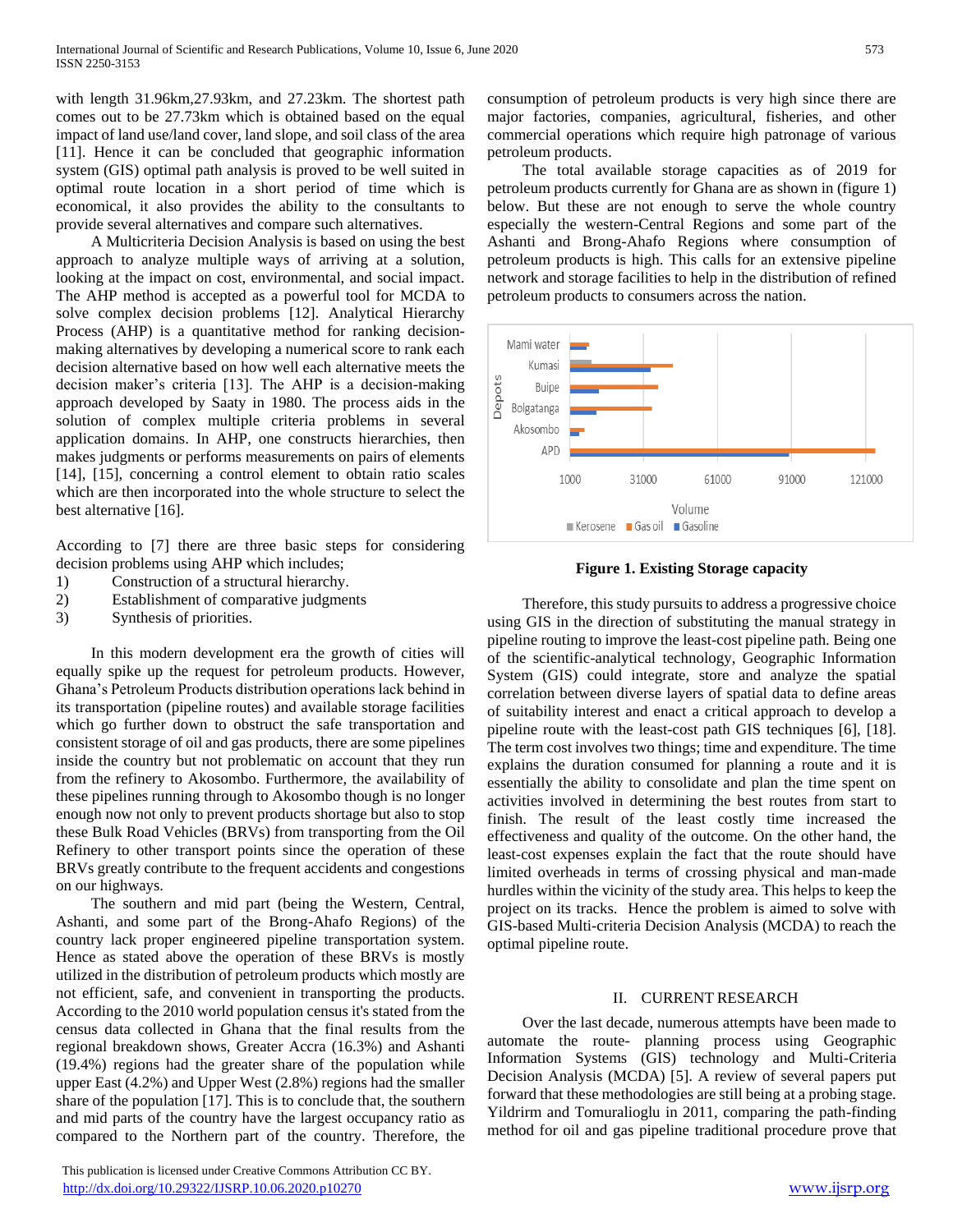the designed path by using GIS is 14% cheaper than the path coupled with the traditional technique and also confirms GIS software as more user friendly than other software [19]. During the study conducted in Turkey on Optimization Model for pipeline routing based on GIS and MCDA approach suggested at the end of the study that the route defined using raster network analysis techniques over the developed model reduces project cost by 23%, pollutes the environment at a lower level, and is more appropriate from a sociological perspective [20]. In some studies, current routes have been optimized and the cost of routes selected by using conventional methods (economic, social, and time costs) are compared with the costs of the routes selected by using GIS-based models [21]. The application of AHP in oil and gas pipeline route selection has yielded tremendous results since it has transformed traditional qualitative analysis to comprehensive qualitative and quantitative analysis, constructs a trade-off between various factors, and greatly reduces subjective factors [22], [23]. Also to save time, money, effort, and fuel consumption during Selection of Road Alignment Location in Kano-Nigeria, GIS and Analytical Hierarchy Process ( AHP ) model results show that the Hybrid theme LCP is the most economical, suitable, and has the shortest travel distance of 37.31km [24]. An optimal oil pipeline route was generated using GIS analysis and spatial modeling incorporating multicriteria decision with environmental, engineering, technical, and social factors being the key criteria [25].In comparing the existing pipeline routes to the proposed pipeline routes for Keystone XL, Nebraska state USA the least-cost paths accurately detail routes that are amazingly similar and effective in providing a path from the documented source and destination points within Nebraska [26]. In addition to these researches conducted by [3], [6], [27], [28], a variety of other studies have been performed to choose the most suitable route between many routes or corridors which replaces the traditional approach of route selection. Different implementations have been carried out in these studies using GIS techniques. Some routing experiments were also performed using only one or a few of the important factors influencing a selection of a pipeline path.

### III. THE STUDY AREA AND DATASET

 The study area as shown in (**figure 2)** falls within the mid to the Southern parts of Ghana. Namely the Brong-Ahafo, Ashanti, and Central and Western Regions. The average elevation is relatively low, mostly between sea level and about 305 meters (1,000 feet) [29]. Ghana has five major geographical regions. In the southern part of the country are the low plains, part of the belt that extends along the entire coastal area of the Gulf of Guinea. In Ghana, the climate is tropical, with a dry season in winter and a rainy season in summer due to the African monsoon. The rainy season in the south lasts from May to September in the north, from April to October in the center, and from April to November in the south. On the contrary, along the east coast, the rainy season is shorter and goes from April to June, with a break in July and August, and a slight recovery in September and October [30].



**Figure 2. The Study Area**

#### **Data used**

 The spatial dataset was organized using ArcGIS 10.4 for data processing. All the available datasets mention was in a vector data model, and are later converted into the raster model. The datasets were organized in layers for convenient data processing which involved derivation of relevant parameters from selected datasets.

- 1) Slope\_ DEM layer
- 2) Land use Layer
- 3) Water Resources layer
- 4) Linear features e.g. Main roads and railways lines
- 5) Geological layer
- 6) Settlement layer
- 7) Protected sites layer

Soil type layer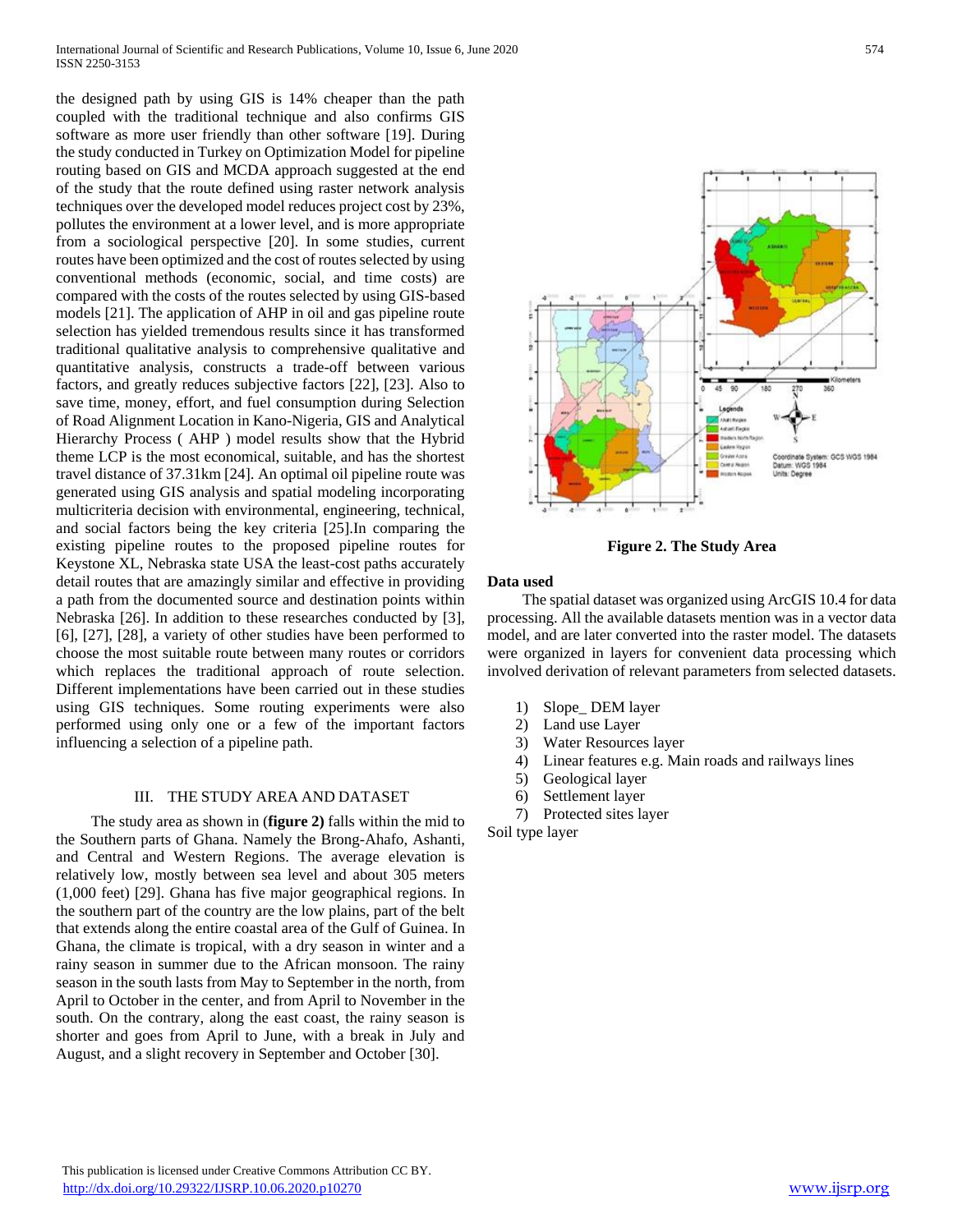

**Figure 3. The workflow of Dataset.**

# **Data Processing**

# **Derivation of Relevant Parameters from Selected Datasets**

 Raster datasets were derived from vector datasets using the ArcGIS Spatial Analyst and conversion tools as follows;

- 1) Euclidean distance from the linear features (main roads, railways), protected sites, Settlements, and water resources are derived.
- 2) The slope raster dataset was derived from the elevation data.
- 3) Other routing criteria such as the geology, soil type, and land-use layers were converted to raster.

 The source and destination point raster included Tema Oil Refinery (TOR), Saltpond, Anyinam, Badukrom, and Kubease as shown in the map display below (**figure 4).**



**Figure 4. Facility Centres.**

# IV. LEAST COST PATH ANALYSIS

## **Steps to Find the Optimal Routes**

 In application, the best Optimal route is found for a petroleum product pipeline. The steps to produce such a path are outlined below. The path is performed using ArcGIS 10.4 Spatial Analysis Module.

- 1) Create Source, Destination
- 2) Create Cost Datasets
- 3) Generate A Thematic Cost Map (Classify and Weighting)
- 4) Perform Cost Weighted Distance
- 5) Create Direction Datasets
- 6) Perform Shortest Path with Distance and Direction Datasets
- 7) The least-cost path developed.



**Figure 5. Methodology WorkFlow.**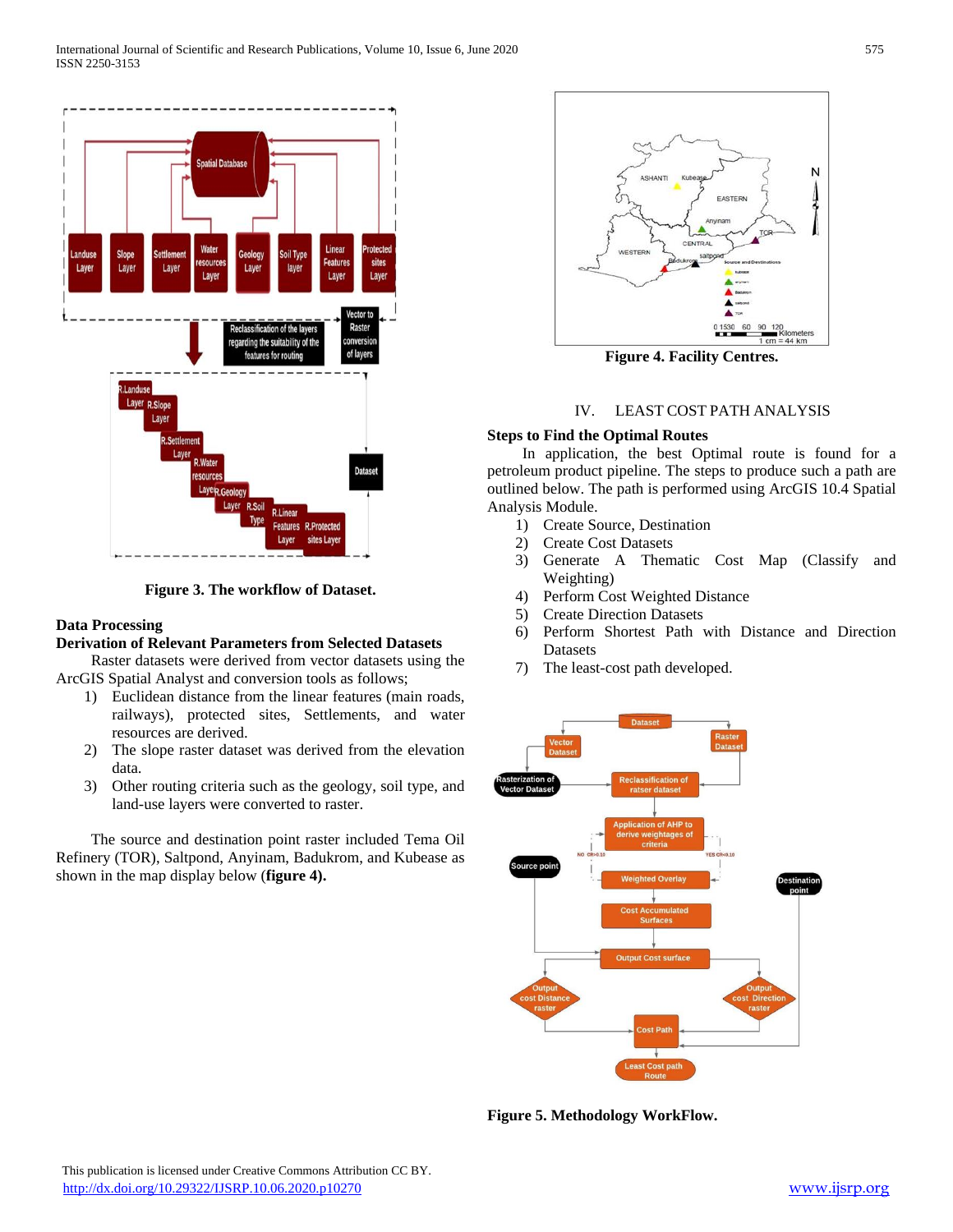

 The cost distance raster surface suggests the least accumulated cost surface for each cell to the proximate source point however, it does not illustrate how to arrive there. The output back-link or direction raster offers a road map to find the route to take from any cell, along with the cheapest path, back to the proximate source. The algorithm for calculating the direction of the raster to each cell to establish the code is identical to the neighboring cells is the best way back to the nearest integer numbered 0 to 8 [31], [32]. The value 0 is used to represent the source locations. If the least costly path is to pass from the existing cell location to the lower right diagonal cell, the existing cell will be allotted 2; if traveling directly down or south, the existing cell would receive the value 3 and so forth as shown in (**figure 7)** [33].



#### *Figure 1 Cost backlink coding*

 The last to develop the least cost Path taking the resulted Distance and Direction Raster Layers as inputs with the Destination Layer and calculates the Shortest Path between the Source and Destination as shown in **step 5 (figure 6)**.

#### VI. DISCUSSION

# **Table 1**. **Comparison of cost-determining factors between pipeline routes Feature**

**Figure 6. Least-cost path Result.**

# V. RESULTS OF EXPERIMENT

 The LCPA modeling technique is a cost-effective method in GIS which gives the least-cost paths for the pipeline, roads, and all other linear features. The LCPA as a spatial function of the GIS was used to generate the best route using a 750m elevation (contour) data layer. The contour data layer was converted into a Digital Elevation Model (DEM) to produce a slope data layer. The slope was considered to be 0 to 74° in determining the least-cost path for the pipeline route to the southern corridors of Ghana. The results of the LCPA is shown in (**figure 6)** above.

 Considering the commencement points of the route and the pixel size as shown in **step 3 in (figure 6)**, the accumulated total cost surface was generated over the weighted cost surface, according to the working principle of the raster-predicated network analysis algorithm. This data set on the route transition was predicated on values determined for each pixel. The cost distance function (or cost weighted distance) utilizes the source and accumulated cost surface and engenders an output raster where each cell is assigned a value that is the least accumulative cost of traveling from each cell back to the source. The costweighted distance function produces the two costs raster surfaces as shown in **step 4 in (figure 6)** i.e. the cost weighted distance raster and the cost weighted direction raster (back-link raster) [28].

 This publication is licensed under Creative Commons Attribution CC BY. <http://dx.doi.org/10.29322/IJSRP.10.06.2020.p10270> [www.ijsrp.org](http://ijsrp.org/)

**Feature Attributes Slope (degree) Length (km) Crossing of road Crossing of rails** Existing highway routes Tema-Saltpond 6.8 144 1 8 Saltpond-Badukrom 4.2 69 0 Saltpond to Anyinam 8.9 87 0 Anyinam to Kubease 10.15 133 Least-Cost path routes proposed (pipeline) Tema-Saltpond 2.2 133 1 1 Saltpond-Badukrom 2.7 63.73 0 0 Saltpond to Anyinam 2.8 76 1 0 Anyinam to Kubease 8.15 106 1 2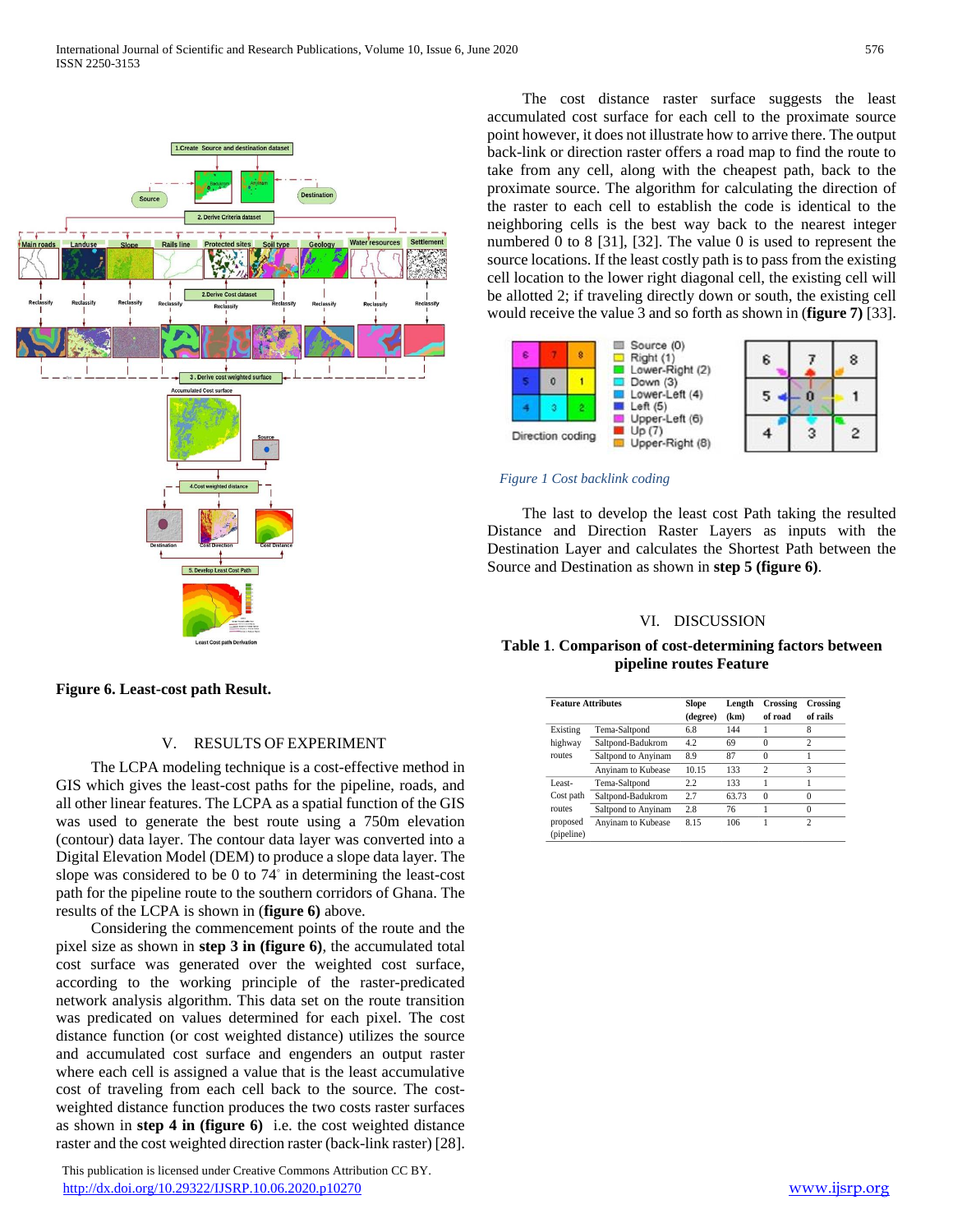

**Figure 8. Pipeline Routes Proposed.**

 With the advanced application of Geographic Information System, it is possible to compute the shortest route of linear features with associated costs which ineluctably can reduce the cost and time of project execution and hence the operating expenses. GIS provides a variety of analytical functions that are capable of superseding manual and traditional methods of route planning. The integration of GIS and the Spatial Multi-criteria decision support system offers a baseline for multiple kinds of decision making where a variant nature of criteria and stakeholders can be catered successfully.

 From the analysis of this study, the generated least-cost paths shown **in (figure 8)** are found to be more convenient than the existing highway routes taken by the BRVs in the distribution of Petroleum Products. However, when judging it in terms of factors that determine the cost of construction, the least-cost-paths are better than the existing highway routes since it crosses fewer steep areas and its lengths are shorter than the existing routes as shown **in (table 1).**

 The comparison of the important factors in determining the pipeline routes are summarized in (**Table 1)**. From the table above the existing highway routes commonly used by Bulk Road vehicles (BRVs) have long traversing distance as compared to the developed optimal pipeline routes. Taking for instance the highway route from the Refinery in Tema to Saltpond in the central region has a length of 144 km and with an increase in the crossing of waters resources. Comparing it to the Pipeline route from the refinery to Saltpond, the length of crossing flatter areas is maximum for least-cost-path, being 133km as compared to the existing 144 km highway route. Again, the effect of crossing water resources is highly minimized for the route. Also, taking the highway route from Saltpond to Badukrom in the Western Region has a length of 69km with a slope of 4.2◦ . However, the least cost pipeline path developed has a shorter length of 63km with no effect on the crossing of water resources along its path and a flatter slope of 2.7◦ . Saltpond to Anyinam highway route in the Eastern

 This publication is licensed under Creative Commons Attribution CC BY. <http://dx.doi.org/10.29322/IJSRP.10.06.2020.p10270> [www.ijsrp.org](http://ijsrp.org/)

Region has a length 87km on the other hand a developed least cost pipeline route of length 76km from the same source to the same destination point with a slope of 2.8 ◦ as compared to the highway steeper slope of 8.9 °. The last developed least cost pipeline route from Anyinam to Kubease in the Ashanti region has a length of 106km passing through a less stepper slope terrain with a limited crossing of water resources and other features of important as compared to the highway route of length 133km.In summary these developed least-cost paths have the highest suitability to routing cutting the cost of patronage of Bulk Road Vehicles(BRVs) traversing on the highways with a longer travel distance and at a high cost of management and maintenance of these BRVs. These pipelines destination points namely, Saltpond in the central region, Badukrom in the Western region, Anyinam in the Eastern Region and finally Kubease in the Ashanti region serve as facility storage centers which will link and boast distribution within the regions, thereby cutting down the cost and time of transportation of petroleum products being it kerosene, gas oil or gasoline by BRVs within the study area.

 From **table 1** discussions, it can be therefore be stated that the pipeline routes fulfill the top priorities which are the safety and cost in the route design process.

#### VII. CONCLUSION

 The pipeline routing criteria are identified and input into GIS. Spatial Analyst tool in ArcGIS 10.4 is utilized in the leastcost path analysis and a Multicriteria Decision Analysis method; the Analytical Hierarchical Process is applied to determine the weightages of criteria. The GIS-developed routes are not only by far shorter than the subsisting highway routes utilized by the BRVs but also reduces the expenses incurred on oil marketing companies to transport the petroleum products and again the routes cross most of the flatter slope areas which contributes to truncation in pipeline construction cost. The developed routes have the best suitability to public consequently solving the frequent occurrences of contingency on our highway caused by the traversing of Bulk Road conveyances carrying petroleum products from the refinery to the sundry facility centers. In conclusion, the GIS approach is no doubt a more structured and consistent method than contemporary routing method because all the routing criteria and corresponding level of consequentiality in affecting pipeline construction cost are not only designated and documented limpidly but can withal be monitored to engender more routes according to different sets of weightages desired. This approach of using GIS and AHP method for route analysis further confirmed the works done by most researchers finding optimal route path for linear structures being road, rails, transmission line among others and also determining suitable sites for setting up physical structures of economic and environmental importance such as that of a sewage treatment plant. This study from the onset has faced so many problems from data acquisition, down to processing and analysis. These problems almost limited the amount and quality of information gathered for this study. Among the setbacks is the unwillingness of some stakeholders to provide information about the study and the bureaucracy involved in getting the required data. The study recommends further studies on the determination of impacts of varied and additional physical, socioeconomic, and political parameters on finding optimal route location using the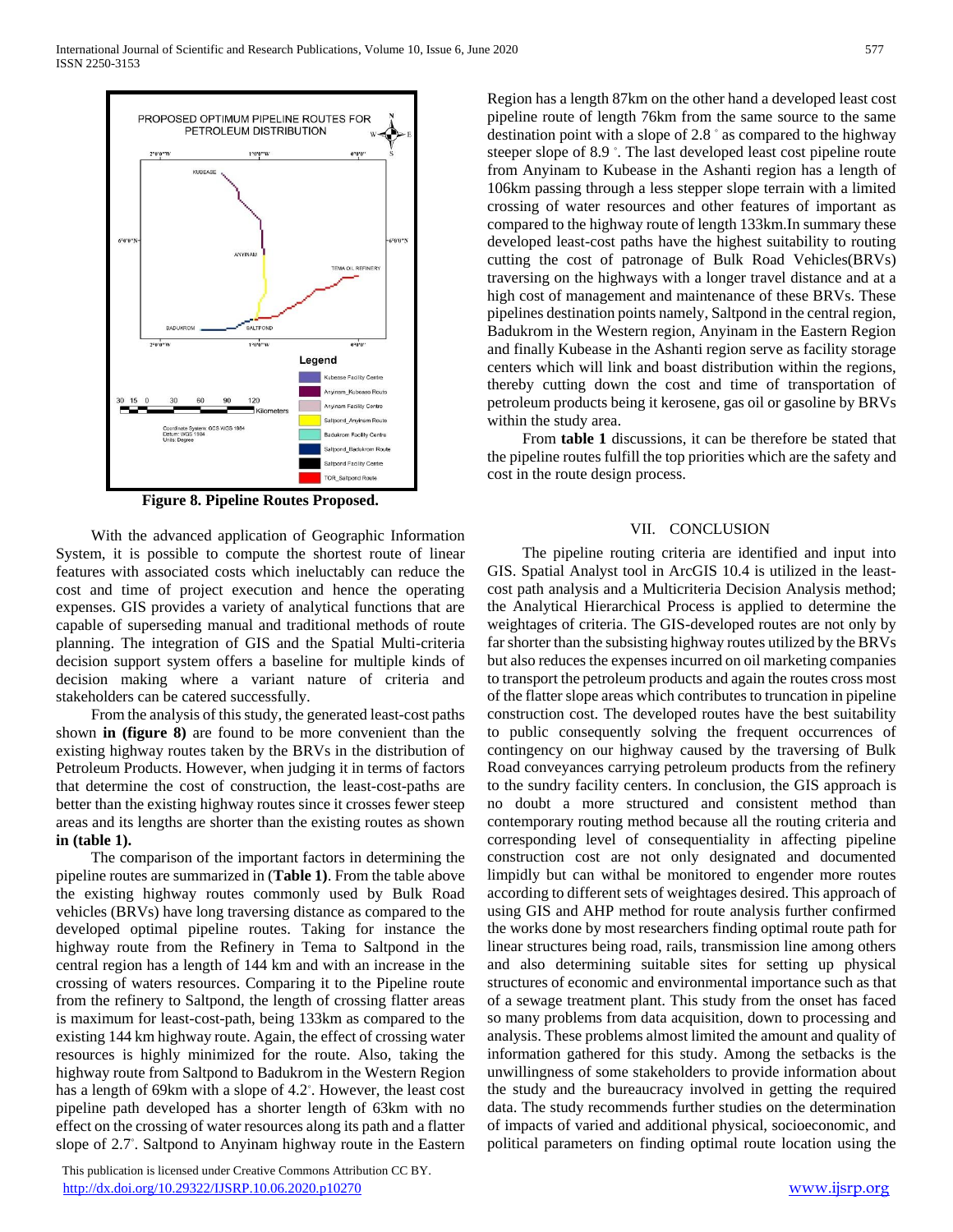Least Cost Path (LCP) approach. Furthermore, the legal framework of the pipeline industry must be tightened since it is porous and much attention is not given to the pipeline industry.

### ACKNOWLEDGMENT

 The author expresses his sincere gratitude to the following individuals for their tremendous support and effort in the acquisition of data and the successful completion of this paper. Notable among them is Mr. Christian Aboagye Abaidoo a Surveyor, Remote Sensing/ GIS Analyst at the Electricity Company of Ghana Limited, Mr. Isaac Newton Kissiedu a Senior Python Eng., Geospatial Engineer and Senior GIS Technician at the University of Ghana-Legon, Department of Geography and Louis Osei-Poku a Ph.D. Candidate at Dept of Land Surveying and Geoinformatics within Research Institute of Sustainable Urban Development at The Hong Kong PolyU. Finally, to Miss Vanessa Opoku-Darko a Development Planning specialist at the Ghana Airport for her support.

#### **REFERENCES**

- [1] A. Balogun, A. Matori, D. U. Lawal, and I. Chandio, "Optimal Oil Pipeline Route Selection using GIS : Community Participation in Weight derivation and Disaster Mitigation," *Int. Conf. Futur. Environ. Energy*, vol. 28, pp. 100–104, 2012.
- [2] P. K. Dey and S. S. Gupta, "Decision Support System for Pipeline Route Selection.," *Int. J. Proj. Manag.*, 1999.
- [3] V. Yildirim, T. Yomralioglu, R. Nisanci, Y. S. Erbas, and S. Bediroglu, "Natural Gas Transmission Pipeline Route Selection Using GIS and AHP," *Res. gate*, vol. 90, no. 462, 2013.
- [4] R. P. Dubey, "A Remote Sensing and GIS-based least cost routing of pipelines," *Geospatial World*, 2009. [Online]. Available: https://www.geospatialworld.net/article/a-remote-sensing-and-gisbased-least-cost-routing-of-pipelines/. [Accessed: 24-Mar-2020].
- [5] T. Opara, "Pipeline Routing using GIS and Remote Sensing," 1999.
- [6] J. Luettinger and T. Clark, "Geographic information system-based pipeline route selection process," *J. Water Resour. Plan. Manag.*, vol. 131, no. 3, pp. 193–200, 2005.
- [7] C.-N. Nonis, K. Varghese, and K. S. Suresh, "Investigation of an AHP based multi-criteria weighting scheme for GIS routing of cross country pipeline projects," *Autom. Robot. Constr. - Proc. 24th Int. Symp. Autom. Robot. Constr.*, pp. 397–403, 2007.
- [8] A. K. Saha, M. K. Arora, R. P. Gupta, M. L. Virdi, and E. Csaplovics, "GIS-based route planning in landslide-prone areas," *Int. J. Geogr. Inf. Sci.*, vol. 19, no. 10, pp. 1149–1175, 2005.
- [9] S. C. Feldman, R. E. Pelletier, E. Walser, J. C. Smoot, and D. Ahl, "A prototype for pipeline routing using remotely sensed data and geographic information system analysis," *Remote Sens. Environ.*, vol. 53, no. 2, pp. 123–131, 1995.
- [10] K. W. Yusof and S. Baban, "Least-Cost Pipelines Path to the Langkawi Island, Malaysia Using a Geographical Information System (GIS)," *Geospatial World*, pp. 1–7, 2009.
- [11] S. Suleiman, V. C. Agarwal, D. Lal, and A. Sunusi, "Optimal Route Location by Least Cost Path ( LCP ) Analysis using ( GIS ), A Case Study," *Int. J. Sci. Eng. Technol. Res.*, vol. 04, no. 44, pp. 9621–9626, 2015.
- [12] D. Yigit, "A Multi-Criteria Decision Analysis Approach to GIS-Based Route Selection For Overhead Power Transmission Lines," Middle East Technical University, 2013.
- [13] J. Berry, "Optimal Path Analysis and Corridor Routing: Infusing Stakeholder Perspective in Calibration and Weighting of Model Criteria," *GIS Technol.*, 2012.
- [14] T. L. Saaty and M. Hall, "The seven pillars of the analytic hierarchy process," *Int. Ser. Oper. Res. Manag. Sci.*, vol. 175, no. July 2011, pp.

 This publication is licensed under Creative Commons Attribution CC BY. <http://dx.doi.org/10.29322/IJSRP.10.06.2020.p10270> [www.ijsrp.org](http://ijsrp.org/)

23–40, 2012.

- [15] A. F. Shapiro and M.-C. Koissi, "Fuzzy Logic Modifications of the Analytic Hierarchy Process - Some Preliminary Observations," *ARCH 2014.1 Proc.*, 2013.
- [16] R. W. Saaty, "The analytic hierarchy process-what it is and how it is used," *Math. Model.*, vol. 9, no. 3–5, pp. 161–176, 1987.
- [17] Ghana Statistical Service, "2010 Population and Housing Census Final Results," 2012.
- [18] A. N. Matori and H. Y. Lee, "Suitability Analysis of Subsea Pipeline Route using GIS," *Res. gate*, no. April 2009, 2009.
- [19] M. Arabi and S. Gharehhassanloo, "Application and Comparison of Analytical Hierarchy Process (AHP) and Network Methods in Path Finding of Pipeline Water Transmission System, from Taleghan's Dam to Hashtgerd New City, Tehran, Iran," *OALib*, vol. 05, no. 04, pp. 1–16, 2018.
- [20] Y. Volkan, D. N. Recep, P. D. Y. Tahsin, and D. U. Bayram, "GIS-Based Pipeline Optimization Model for Turkey: A Case Study," *Semant. Sch.*, pp. 1–7, 2008.
- [21] I. A. Rylsky, "Optimization of pipeline routes using GIS-technologies," *Res. gate*, pp. 34–40, Jan. 2004.
- [22] A.-L. Balogun, A. N. Matori, K. Yusso, D. U. Lawal, and I. A. Chandio, "GIS in pipeline route selection," *My Coordinates org*, 2013. [Online]. Available: https://mycoordinates.org/gis-in-pipeline-route-selection/. [Accessed: 02-May-2020].
- [23] A. K. Gregory, S. B. Todd, V. Arun, P. S. Thomas, and L. Igor, "Application of multicriteria decision analysis in environmental decision making," *Integr. Environ. Assess. Manag.*, vol. 1, no. 2, pp. 95–108, 2005.
- [24] A. Sunusi, V. Agrawal, D. Lal, and S. Suleiman, "Selection of Road Alignment Location in Kano-Nigeria using GIS and Analytical Hierarchy Process ( AHP ) Model," *Int. J. Sci. Eng. Technol. Res.*, vol. 04, no. 43, pp. 9449–9455, 2015.
- [25] P. M. Macharia and Mundia Charles N, "GIS Analysis and Spatial Modelling for Optimal Oil Pipeline Route Location. A Case Study of Proposed Isiolo Nakuru Pipeline Route," *Proc. 2014 Int. Conf. Sustain. Res. Innov.*, vol. 5, no. May, pp. 91–94, 2014.
- [26] S. Huseynli, "Determination of the most suitable oil pipeline using GIS least-cost path analysis," Universitat Jaume, 2015.
- [27] V. Yildirim and T. Yomralioglu, "NABUCCO pipeline route selection through Turkey comparison of a GIS-based approach to a Traditional route selection approach," *Oil Gas Eur. Mag.*, vol. 37, no. 1, pp. 20–24, 2011.
- [28] M. Iqbal, F. Sattar, and M. Nawaz, "Planning a least-cost gas pipeline route a GIS & SDSS integration approach," *Int. Conf. Adv. Sp. Technol. ICAST*, pp. 126–130, 2006.
- [29] Advameg, "Encyclopedia of the nations," 2003. [Online]. Available: https://www.nationsencyclopedia.com/geography/Congo-Democratic-Republic-of-the-to-India/Ghana.html. [Accessed: 31-Mar-2020].
- [30] P. K. Acheampong, "Rainfall Anomaly along the Coast of Ghana. Its Nature and Causes," *Geogr. Ann. Ser. A Phys. Geogr.*, vol. 64, no. 3/4, pp. 199–211, Mar. 2012.
- [31] I. A. Chandio, A. N. B. Matori, K. B. Wanyusof, M. A. H. Talpur, S. H. Khahro, and M. R. M. Mokhtar, "Computer Application in Routing of Road using Least-Cost Path Analysis in Hillside Development," *Res. J. Environ. Earth Sci.*, vol. 4, no. 10, pp. 907–911, 2012.
- [32] A. Balogun, I. A. Chandio, A. N. B. Matori, K. B. WanYusof, M. A. H. Talpur, and D. U. Lawal, "Routing of the road using Least-cost path analysis and Multi-criteria decision analysis in an uphill site Development," *Res. gate*, no. June, pp. 3–6, 2012.
- [33] ArcGIS 10.4 Desktop help, "Cost backlink raster," 2020. [Online]. Available: https://desktop.arcgis.com/en/arcmap/10.3/tools/spatialanalyst-toolbox/cost-back-link.htm. [Accessed: 08-Apr-2020].

#### **AUTHORS**

**First Author** – Bernard Amponfi Gyabeng, Master's Degree Scholar, School of Geosciences, China University of Petroleum Huangdao, China. bagyabeng100@gmail.com Mobile Number: +8617660451917,+233547561153